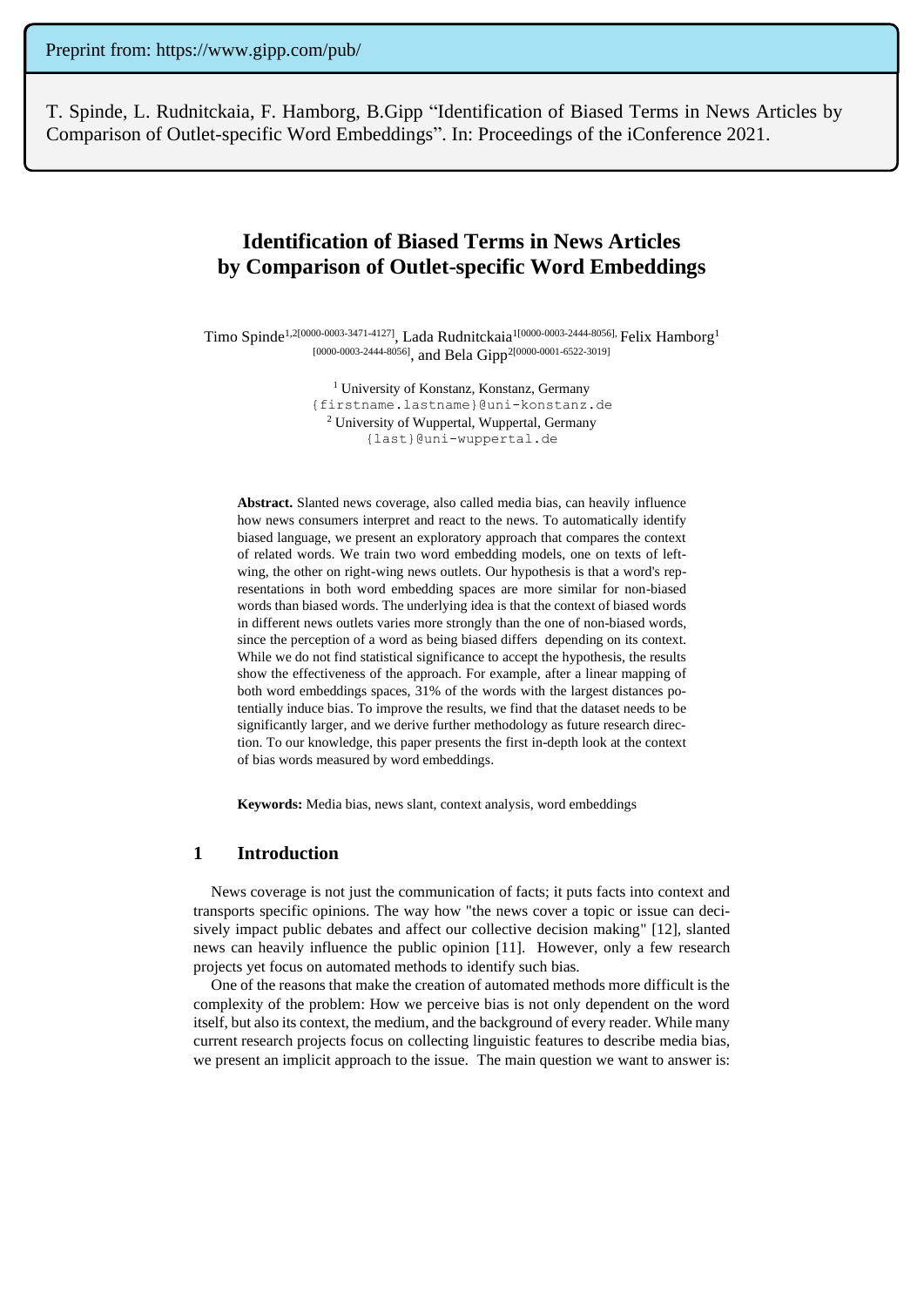Comparing biased words among word embeddings created from different news outlets, are they more distant (or close) to each other than non-biased words?

To answer this question, we measure any word's context by word embeddings, which reflect the specific usage of a word in a particular medium [15]. We focus on the definition of language bias given by Recasens et al. [10], describing biased words as subjective and linked to a particular point of view. Such words can also change the believability of a statement [10].

Overall, our objectives are to:

1) Analyse and compare the word embeddings of potential bias inducing words trained on different news outlets.

2) Test the assumption that distances between vectors of similar bias words trained on different corpora are larger than between neutral words due to usage in a specific context.

# **2 Related work**

While some scholars propose methods to create bias lexica automatically, none of them is in the domain of news articles. Recasens et al. [10] create a static bias lexicon based on Wikipedia bias-driven edits, which they combine with a set of various linguistic features. Ultimately, they aim to classify words as being biased or not. Hube & Fetahu [5] extend this approach by manually selecting bias-inducing words from a highly biased source (Conservapedia) and retrieving semantically close words in a Wikipedia word embedding space.

Since there is no large-scale dataset from which initial knowledge about biased language can be derived, implementation and extending of the approaches of Recasens et al. and Hube & Fetahu may be relevant for news data. However, in the context of media bias identification, creating static bias lexica is inefficient because the interpretation of language and wording strongly depends on its context [3].

It is therefore desirable to either evaluate every word independent of pre-defined lexica or, even more, enable existing biased lexica to be context-aware. In this regard, exploiting the properties of word embeddings is especially interesting [15]. Word embeddings are highly dependent on training corpora they are obtained from and accurately reflect biases and stereotypes in the training corpora [15]. Kozlowski et al. [6] use word embeddings trained on literature from different decades to estimate the evolution of social class markers over the 20th century.

Mikolov et al. [9] compare word embeddings obtained from different languages and show that similar words have minimal cosine similarity. Tan et al. [15] analyze the usage of the same words in Twitter and Wikipedia by comparing their different word representations – one trained on Twitter data and another on Wikipedia.

# **3 Methodology**

We seek to devise an automated method that ultimately finds biased words by comparing two (or more) word embeddings spaces, each trained on a differently slanted group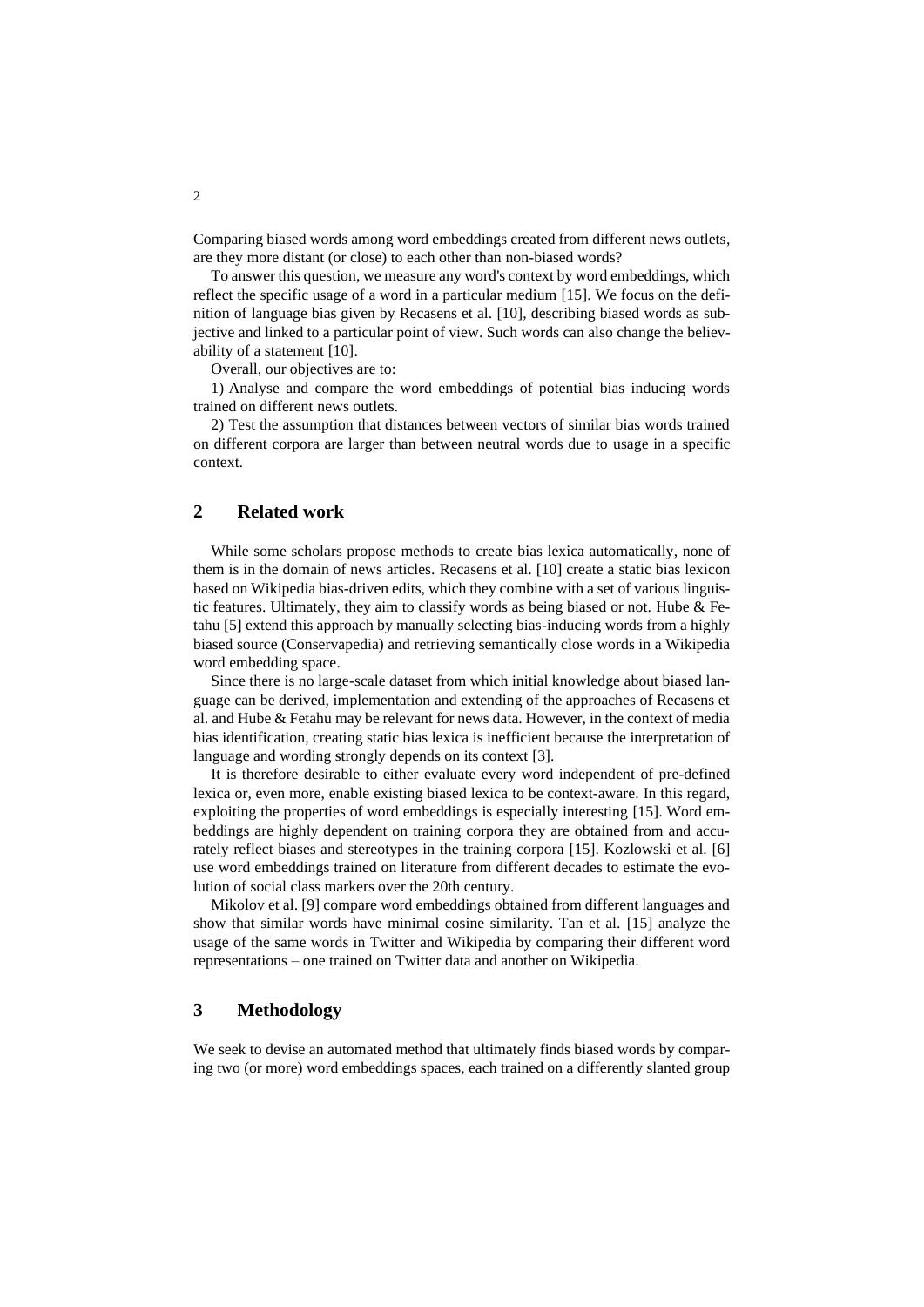of text documents. In this exploratory study, we devise a one-time process that consists of four tasks: selection of a word embedding model, selection of biased words, data processing and analysis, and linear mapping of the word embedding spaces.

### **3.1 Word embeddings and parameter selection**

To calculate our embeddings, we use Word2Vec [8] with the Continuous Skip-gram (SG) architecture, which achieves better semantic accuracy and slightly better overall accuracy than the Bag-of-Words architecture [9]. We evaluated our word representations via an estimation of word semantic similarity on two datasets – WordSim-353 [2] and MEN [1] and the Google analogy test set [8].

WordSim-353 consists of 353 pairs assessed by semantic similarity with a scale from 0 to 10. MEN consists of 3,000 pairs assessed by semantic relatedness and scaled from 0 to 50. We use these datasets since they focus on topicality and semantics. The Google analogy test set consists of 8,869 semantic and 10,675 syntactic questions. Generally, for our task, the data sets are not ideal, which we discuss in section 5.

We summarize our hyper-parameters in Table 1 and the summary evaluation of our word embeddings in Table 2. We train the word embeddings on the data preprocessed with Genism simple preprocessing and n-grams generated within two passes.

| Hyper-parameter   | Value                | Hyper-parameter                | Value             |
|-------------------|----------------------|--------------------------------|-------------------|
| dimensionality    | 300                  | maximum token length           | 28                |
| window size       | 8                    | n-grams threshold $(1st pass)$ | 90                |
| subsampling rate  | $10^{-5}$            | n-grams threshold $(2nd pass)$ | 120               |
| # of iterations   | 10                   | articles titles                | included          |
| minimum frequency | 25                   | training sentence              | the whole article |
| function          | hierarchical softmax |                                |                   |

**Table 1.** Hyper-parameters for training the word embeddings

| Corpora       |     |      | # articles # tokens Vocabulary size Semantic similarity |      | Analogy |
|---------------|-----|------|---------------------------------------------------------|------|---------|
|               |     |      | WordSim-353 MEN                                         |      | Google  |
| HuffPost 101K | 68M | 53K  | 0.65                                                    | 0.71 | 0.50    |
| Breithart 81K | 39M | 37 K | 0.57                                                    | 0.59 | 0.38    |

**Table 2.** Evaluation of the word embeddings

#### **3.2 Manual selection of bias inducing words**

We follow the approach proposed by Hube  $\&$  Fetahu [5] and manually select a small set of "seed" words that are very likely to be related to controversial opinions. They also have a high density of bias-inducing words surrounding them in the embedding space. The 87 seed words are selected based on the description of controversial left and right topics on Allsides.com (Table 3, see also [https://www.allsides.com/media](https://www.allsides.com/media-bias/left)[bias/left,](https://www.allsides.com/media-bias/left) …/right). From the list of the closest twenty words to each seed word, we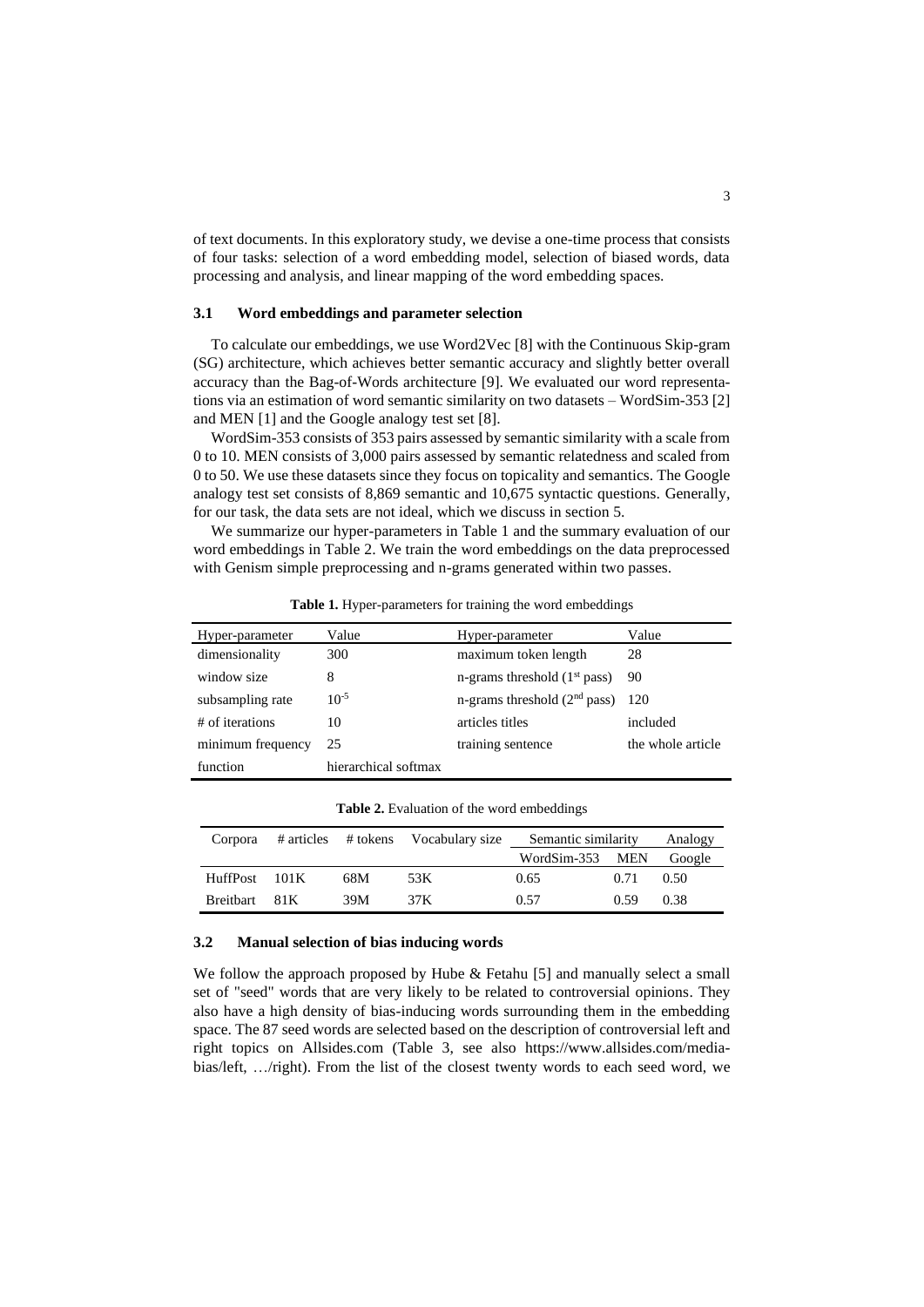manually extracted words that convey a strong opinion [5]. As the identification of bias is not trivial for humans [10], we validated the extended seed words by four student volunteers, age 23 - 27, who labeled each word as being biased or not. We discarded any words where less than three students agreed on.

Table 3. The seed words that are likely to be related to controversial opinions and to have a high density of bias-inducing words surrounding them in the word embedding space

| Divisive issue        | Seed words                                                                    |
|-----------------------|-------------------------------------------------------------------------------|
| The role of the gov-  | regulation(s), involvement, control, unregulated, government, centraliza-     |
| ernment               | tion, law                                                                     |
| Economics             | tax(es), taxation, funding, spending, corporation(s), business(es), econ-     |
|                       | omy                                                                           |
| Equality              | equality, inequality, rights, equal_rights, wealth, living_wage, welfare,     |
|                       | welfare state                                                                 |
| Social services       | services, government services, social security, benefit(s), help, stu-        |
|                       | dent(s), loan(s), student_loan(s), education, healthcare, individual, per-    |
|                       | sonal_responsibility, collective                                              |
| Security              | security, military, military_force, defense, intervention, protect, protec-   |
|                       | tion, border, border_security, migration, migrant(s), immigration, immi-      |
|                       | $grant(s)$ , terror, terrorist $(s)$                                          |
| Traditions, religion, | tradition, norms, cultural norms, progress, change(s), race, racism, gen-     |
| and culture           | der, sexual, orientation, sexual_orientation, identity, religion, Islam, tol- |
|                       | erance, multiculturalism, values, family_values, bible, constitution          |
| Miscellaneous         | freedom, speech, freedom_of_speech, free_speech, hate_speech, gun(s),         |
|                       | gun_owner(s), abortion, environment, media                                    |

#### **3.3 Data**

We choose two news outlets that are known to take different views and potentially use different words to describe the same phenomena. We based the choice of news outlets for analysis on the media bias ratings provided by Allsides.com. The news aggregator aims to estimate the overall slant of an article and a news outlet by combining users' feedback and expert knowledge [3, 13]. We choose The HuffPost as a left-wing news outlet and Breitbart News as right-wing. We scraped articles from both news outlets, published in the last decade, from 2010 to 2020, from Common Crawl [4]. For preprocessing, we use Genism simple preprocessing and generate n-grams.

#### **3.4 Linear mapping between vector spaces**

Since the goal is to compare word vectors between two different word embedding spaces, it is necessary to make sure that these two word embedding spaces have similar dimensionality. We use the approach proposed by Mikolov et al. [15] and Tan et al. [20].

The results of training two different mapping matrices – trained on 3,000 most frequent words and on the whole common vocabulary – are presented in Table 4. The only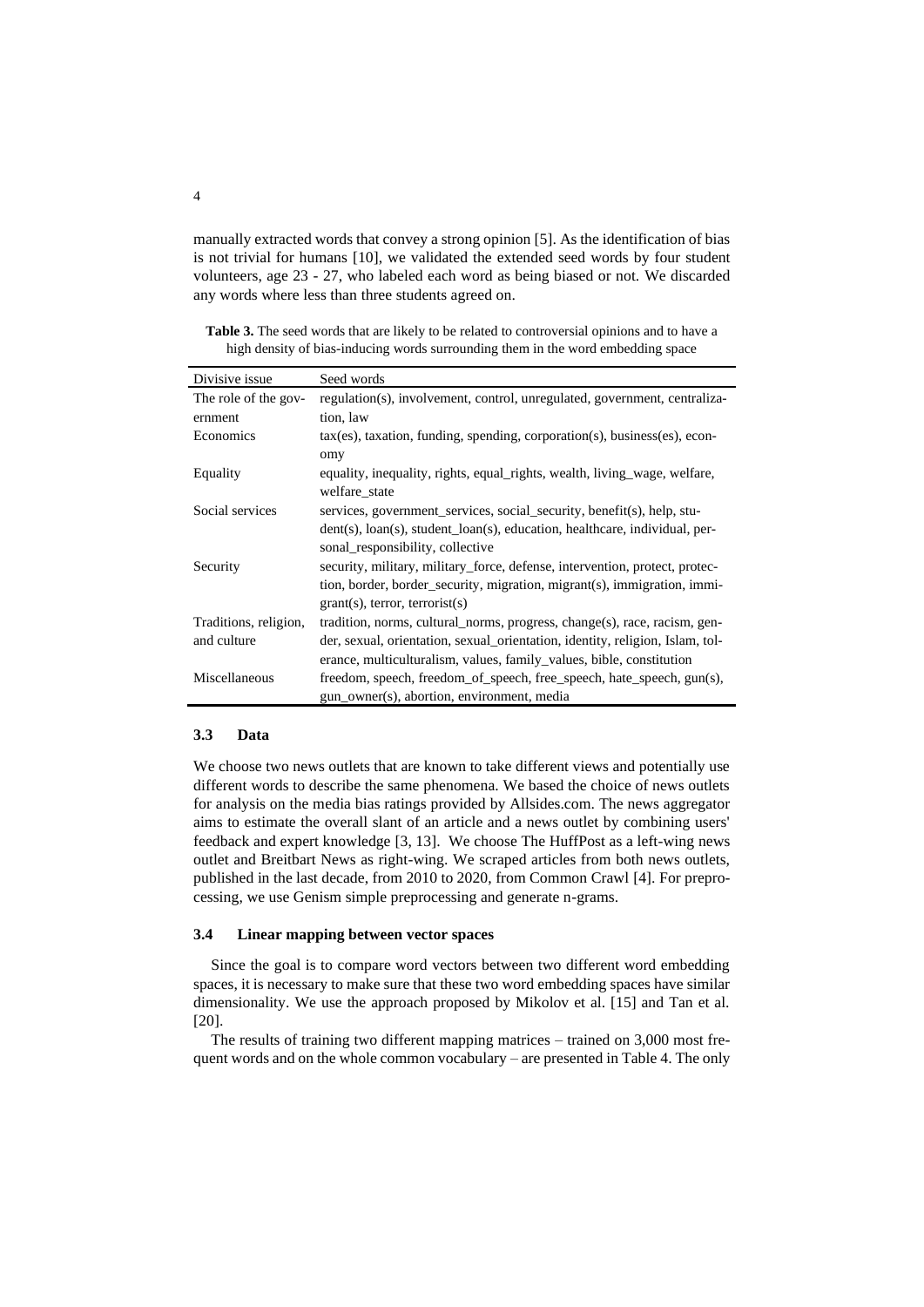metric to evaluate mapping quality is the number of distant words. Ideally, similar words should be close to each other after linear mapping. A large number of very distant words can be an indicator of a poorly trained matrix.

We assessed the distance between words in an embedding space with cosine similarity. In case the distance between similar words after mapping from one source to another depends on the frequency of the word in either a left- or right-wing source, according to Tan et al. [15], adjusted distances should be compared. The larger an adjusted distance, the less similar the word is between the two sources since positive adjusted distance values belong to words that are less similar than at least half of the words in their frequency bucket.

| Mapping    | # tokens | Median | # distant words |             | $\#$ close | Correlation of cos. |                    |
|------------|----------|--------|-----------------|-------------|------------|---------------------|--------------------|
| matrix     | in com-  | cos.   |                 |             | words      |                     | sim. with freq. in |
| trained on | mon vo-  | sim.   | cos. sim.       | adj. cos.   | cos. sim.  | HuffPost Breitbart  |                    |
|            | cab.     |        | ${}^{<}0.4$     | $\sin 20.1$ | $\geq 0.6$ |                     |                    |
| 3K whole   | 30K      | 0.48   | 8K (25%)        | 5K (17%)    | 6K(20%)    | 0.14                | 0.13               |
| vocab.     |          | 0.56   | 2K(6%)          | 4K (14%)    | 10K        | 0.12                | 0.12               |
|            |          |        |                 |             | (35%)      |                     |                    |

**Table 4.** Comparison of two linear mappings

For both variants, we still obtained many distant words after linear mapping, i.e., median cosine similarity is 0.48 and 0.56 for the first and the second variant, respectively. Ideally, similar words should be close to each other after linear mapping, except those used in different contexts. Possible reasons for having many distant words are:

- low quality of trained word embeddings and, thus non-stable word vectors,
- low quality of mapping matrix, possibly nonlinear transformation is needed,
- a high number of "bad" n-grams,
- a high number of noisy words.

We tried to address the first two causes by training different word embeddings models and different mappings. Since Tan et al. [15] did not discuss the threshold for the definition of distant words, we choose the thresholds to define distant words as lower than 0.4 and higher than 0.1 for pure and adjusted cosine similarities, respectively. Comparing n-grams and unigrams based on their cosine similarity statistics, we conclude that there is no apparent reason to think that the generated n-grams are more distant than the unigrams: median cosine similarity for n-grams is 0.62, whereas for unigrams it is 0.55. We manually inspected the distant words to estimate the possible influence of flaws in preprocessing and connection to bias words (Section 4.1).

The matrix trained on the whole vocabulary maps similar words better since there are fewer very distant words, and the median cosine similarity for the words is higher. Therefore, we used this mapping for further analysis.

At the two-dimensional graph obtained by reducing the dimensions of the word vectors from 300 to 2 with PCA, it can be seen that the mapping works quite well for the most frequent words, here, the pronouns: the word vectors mapped from HuffPost to Breitbart are indeed closer to the vectors from Breitbart than the initial vectors from the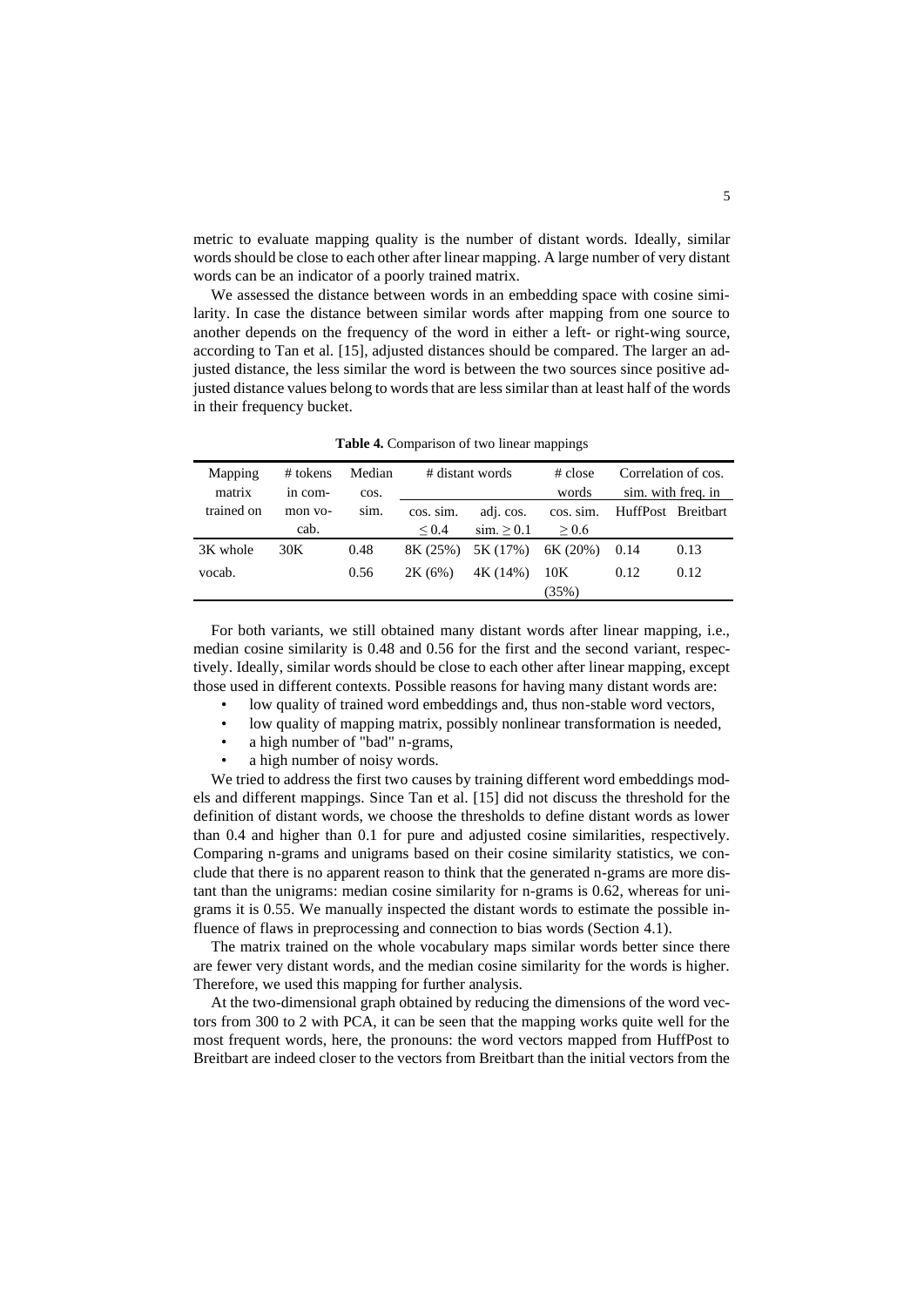HuffPost (Figure 1 a). However, we also get a high number of distant words (Figure 1 b). We can also see that the higher the frequency, the higher the chance that the words are better mapped from one source to another (Figure 1 c). Simultaneously, for less frequent words, the results of mapping vary: some words are mapped very well and some very poorly (Figure 1 d). We can see the same patterns can for adjusted distances in Figure 1, e-h.

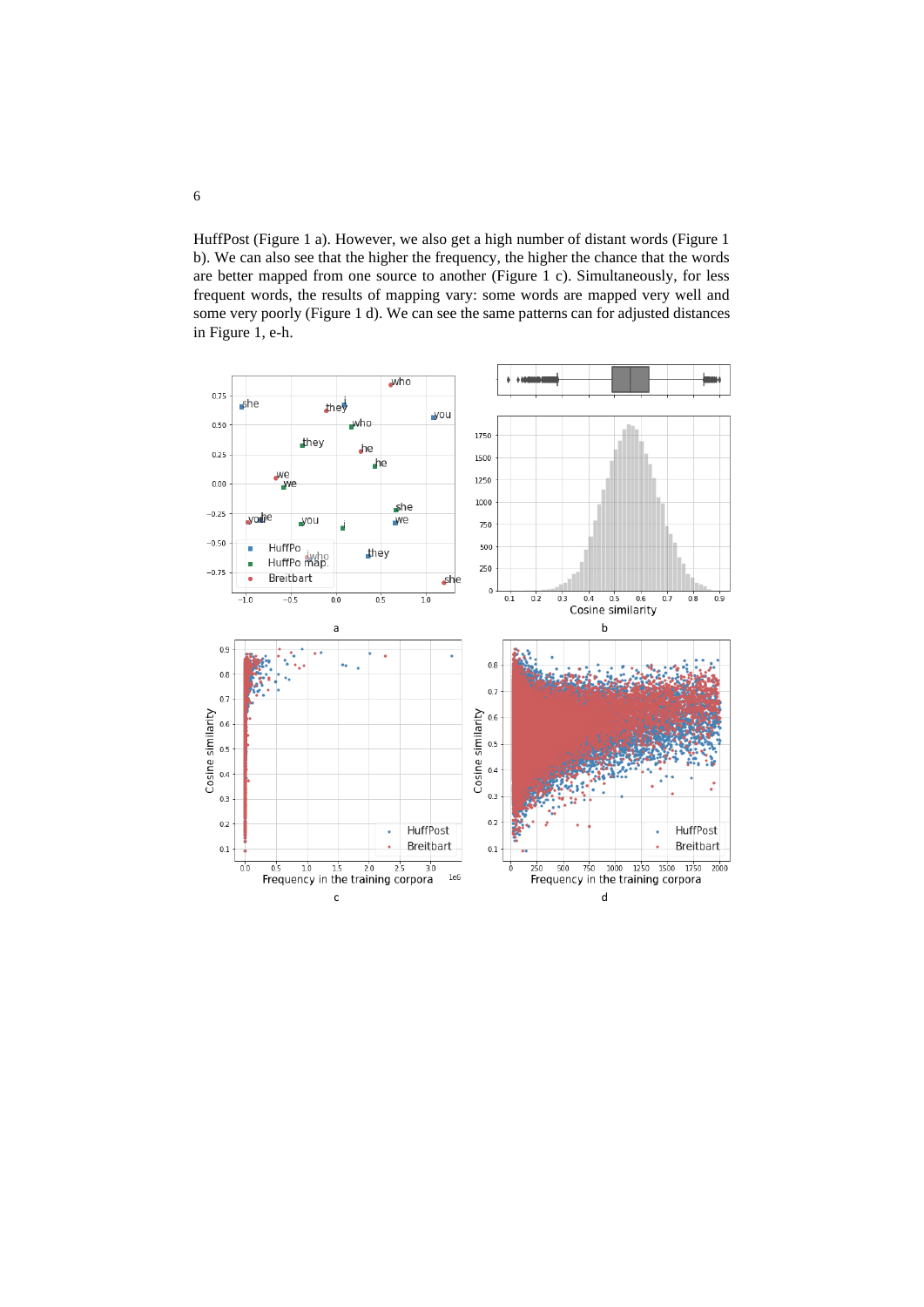

Fig. 1. Linear mapping from HuffPost to Breitbart trained on the whole vocabulary: a) highfrequency word vectors before and after mapping, b) distribution of cosine similarities after mapping, c) dependency of frequency and cosine similarities, d) dependency of frequency and cosine similarities for the words less frequent than 2K, e) median cosine similarities per frequency bucket, f) distribution of adjusted cosine similarities after mapping, g) dependency of frequency and adjusted cosine similarities, h) dependency of frequency and adjusted cosine similarities for the words less frequent than 2K.

# **4 Results**

### **4.1 Distant words**

We manually examine the top 1,000 most distant words, both with low cosine similarity and high adjusted cosine similarity. The lists highly overlap, i.e., the top 1,000 words with high adjusted cosine similarity introduce only 126 new words.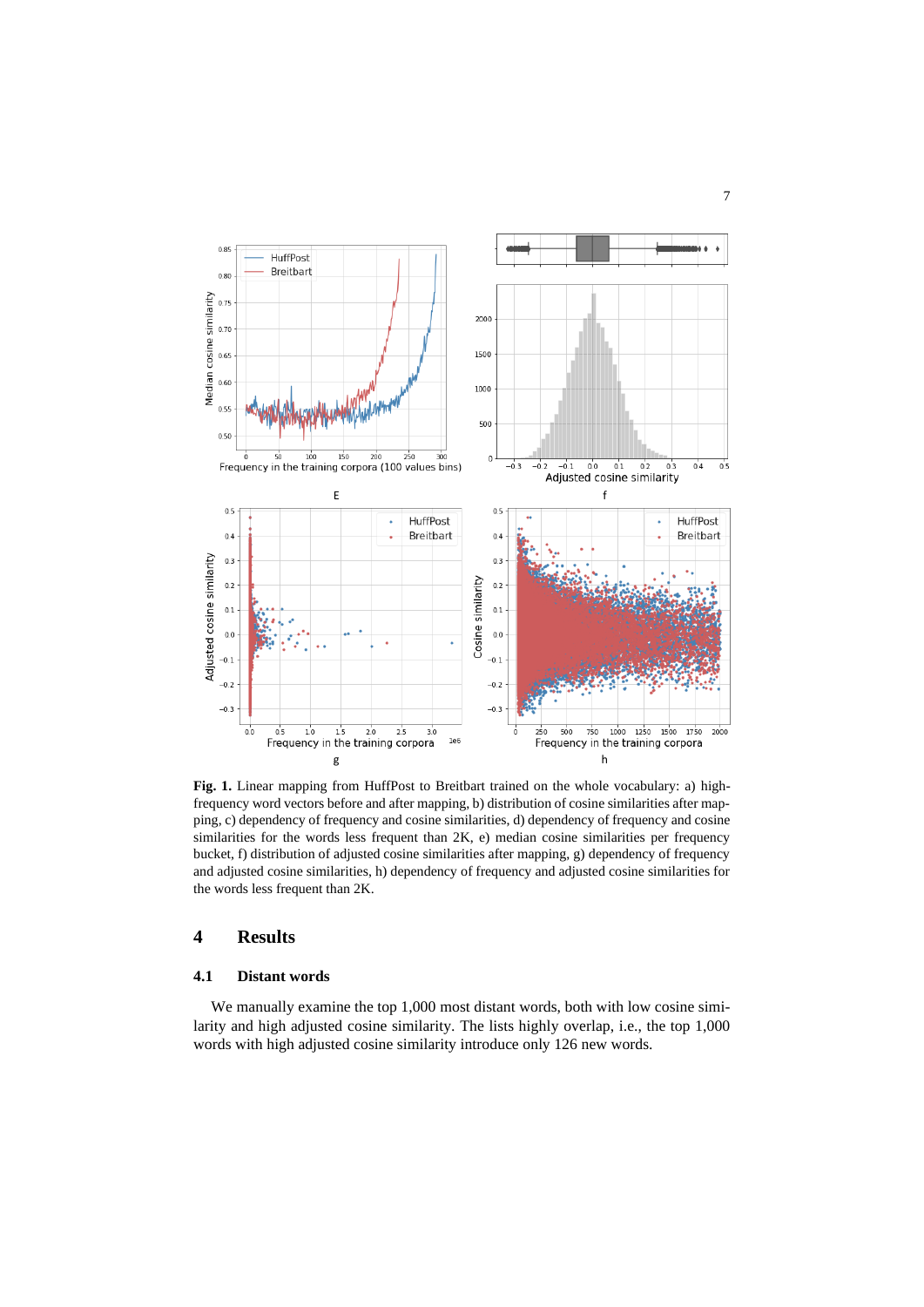Names and surnames make up a large part of the 1,000 most distant words with 387 occurrences. Fifty-nine words are short words that are either abbreviations or noise. Among the rest, the number of words that can potentially induce bias is 172 (31%), if not to consider mentioned names and short words.

#### **4.2 Relation of distant words to bias inducing words**

For the manually selected bias words, we find no pattern regarding the distance of their vectors between HuffPost and Breitbart. The median cosine similarity is 0.60, which is slightly higher than the median cosine similarity of the words in the whole common vocabulary. Median adjusted cosine similarity is -0.05, which also shows that the words in this group are, in general, even slightly closer to each other than the words in the same frequency buckets.

Since the number of manually selected words is quite small, we also check the relation of distant words to the words from the bias lexicon automatically created by Hube & Fetahu [9]. Out of 9,742 words in the lexicon, we encountered 3,334 in the common vocabulary of the HuffPost and Breitbart. This check contradicts with the main idea – that bias words differ from context to context and from outlet to outlet – but we conduct it for additional insight and confirmation that bias inducing words are not directly related to distant ones.

Similarly to the manually selected bias words, for the words from the bias lexicon, we found no pattern regarding the distance of their vectors between different outlets. The median cosine similarity is 0.52, slightly lower than the median for all the words in the common vocabulary. The Median adjusted distance is 0.03, which means that the words in this group are, in general, just slightly more distant than other words with the same frequency. Therefore, this finding does not allow to claim that bias words are in general more distant than other words but rather corroborates that bias inducing words are not directly connected with distant words.

 Overall, there are no salient differences when comparing the context of biased words between HuffPost and Breitbart. The most noticeable differences are between the context of the words "regulations," "welfare," "security," "border," "immigration," "immigrants," "hate\_speech," and "abortion". We also notice the differences in the context of the words that have more than one meaning, e.g., the word "nut" is surrounded by the words describing food in the word embeddings trained on the HuffPost corpus. In contrast, in the word embeddings trained on the Breitbart corpus, it is surrounded by such words as "horrid", "hater", etc. Such findings are rare, and their statistical significance should be proved on the exhaustive biased words lexicon and the word embeddings trained on larger datasets.

# **5 Conclusion and future work**

We present experimental results of an approach for the automated detection of media bias using the implicit context of bias words, derived through fine-tuned word embeddings. Our key findings are: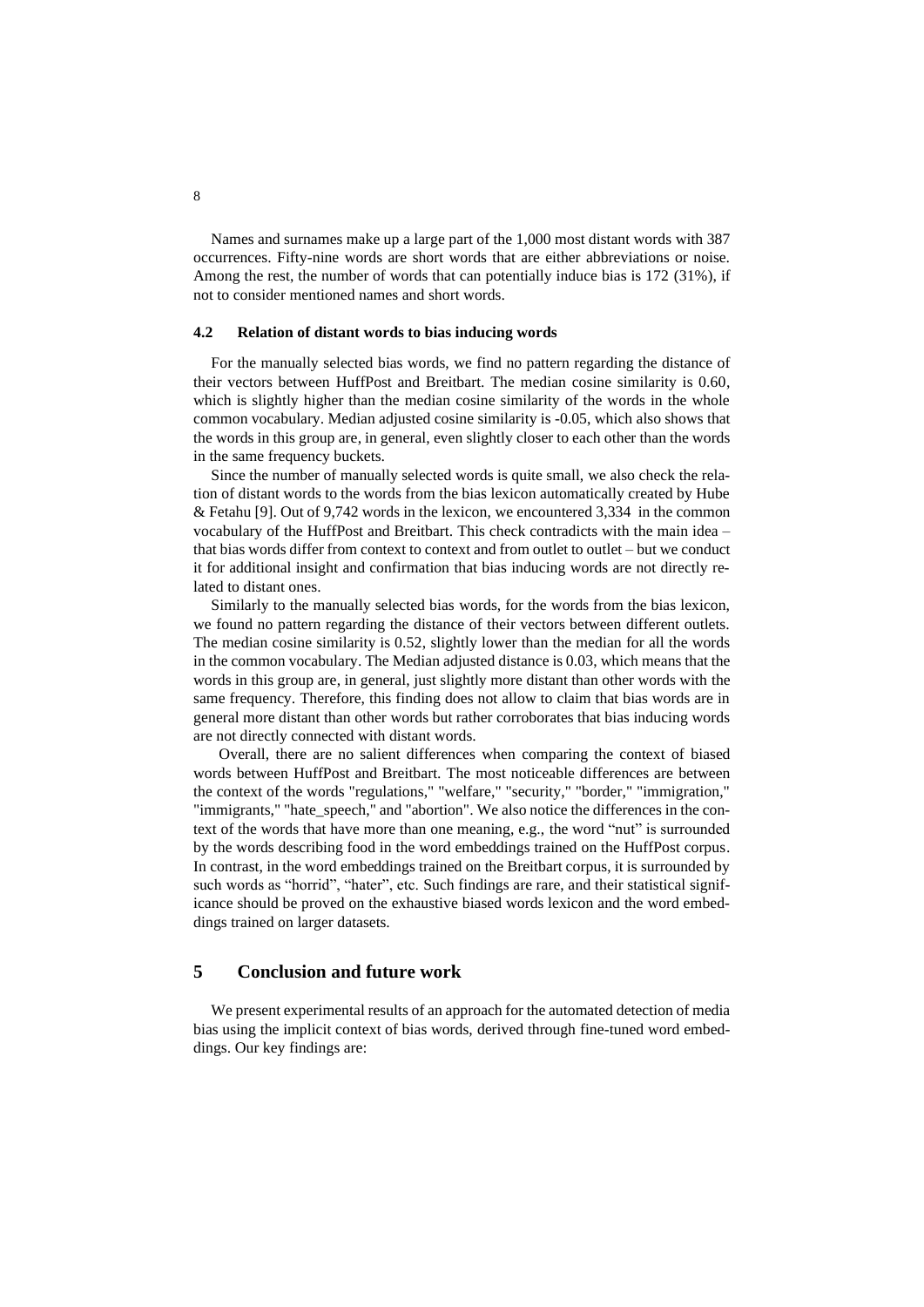- 1) Among the words with large distances after linear mapping, some can potentially induce bias. Their percentage is around 25% (if not to consider names, surnames, and short words that can be either abbreviations or noise, otherwise the ratio is about 15%).
- 2) In the small set of manually selected bias inducing words, median cosine similarity after the linear mapping is 0.6 which is even slightly higher than for the whole vocabulary. A direct relation to large distances also did not show on the words from the bias lexicon provided by Hube et al. [5].
- 3) There are no salient differences in the context of seed words apart from several words.

Obtained results are either point to the absence of a relation of bias and distant words or can be explained by the following flaws of the current project, which serve as future research directions. First, the data for training our word embeddings are relatively scarce. Intrinsic evaluation of the word embeddings trained on the Breitbart corpora shows low results. Our current evaluation methods do not reflect the actual suitability of the word embeddings for our specific task. Second, we did not test other word embedding models than Word2Vec, which might show a better overall performance, e.g., GloVe, BERT, Elmo, and Context2Vec [7]. We did also not integrate other features, such as lexical cues or sentiment. Third, bias inducing words are selected manually by a tiny group of non-native English speakers. Fourth, we based the comparison of context on the top 20 most similar words. But among these top twenty for one source, the similarity can be on average high and for another on average low.

# **References**

- 1. Bruni, E. et al.: Multimodal Distributional Semantics. Journal of Artificial Intelligence Research. 1–47 (2014).
- 2. Finkelstein, L. et al.: Placing Search in Context: The Concept Revisited. Proceedings of the 10th international conference on World Wide Web. 406–414 (2001).
- 3. Hamborg, F. et al.: Automated identification of media bias in news articles: an interdisciplinary literature review. International Journal on Digital Libaries, 20, 4, 391–415 (2019). https://doi.org/10.1007/s00799-018-0261-y.
- 4. Hamborg, F. et al.: news-please: A Generic News Crawler and Extractor. In: Proceedings of the 15th International Symposium of Information Science. (2017).
- 5. Hube, C., Fetahu, B.: Detecting Biased Statements in Wikipedia. In: Companion of the The Web Conference 2018 on The Web Conference 2018 - WWW '18. pp. 1779–1786 ACM Press, Lyon, France (2018). https://doi.org/10.1145/3184558.3191640.
- 6. Kozlowski, A.C. et al.: The Geometry of Culture: Analyzing the Meanings of Class through Word Embeddings. Am Sociol Rev. 84, 5, 905–949 (2019). https://doi.org/10.1177/0003122419877135.
- 7. Melamud, O. et al.: context2vec: Learning Generic Context Embedding with Bidirectional LSTM. In: Proceedings of The 20th SIGNLL Conference on Computational Natural Language Learning. pp. 51–61 Association for Computational Linguistics, Berlin, Germany (2016). https://doi.org/10.18653/v1/K16-1006.